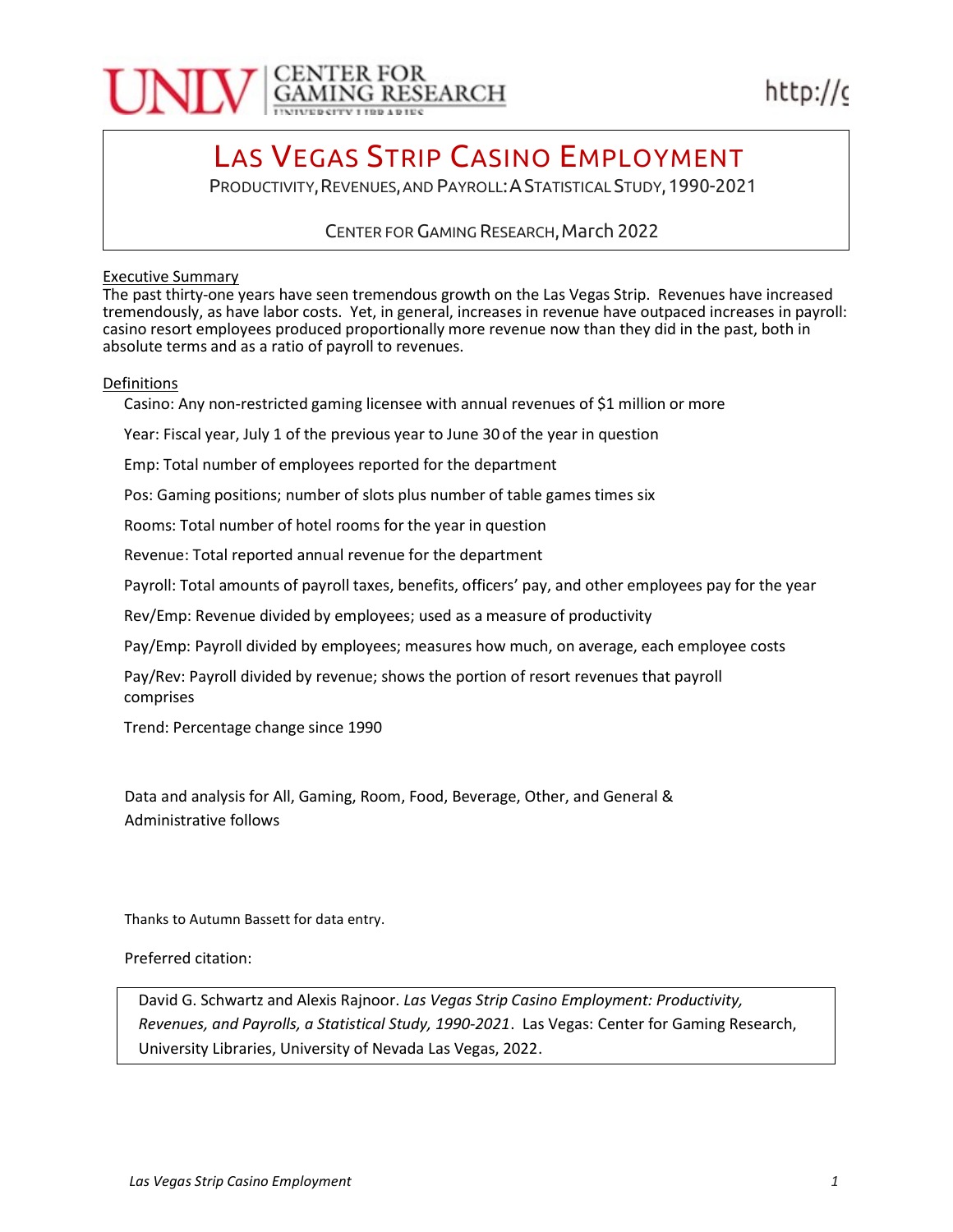

### Las Vegas Strip Casinos: All Departments

| Year  | Loc    | Emp      | Revenue        | Payroll       | Rev/Emp    | Pay/Emp   | Pay/Rev  | Emp/Loc   |
|-------|--------|----------|----------------|---------------|------------|-----------|----------|-----------|
| 1990  | 36     | 68,375   | 3,939,331,858  | 1,421,467,050 | 57,613.63  | 20,789.28 | 36.08%   | 1,899     |
| 1991  | 40     | 64,394   | 4,531,867,842  | 1,577,522,459 | 70,377.18  | 24,497.97 | 34.81%   | 1,610     |
| 1992  | 37     | 62,264   | 4,463,692,494  | 1,588,791,541 | 71,689.78  | 25,517.02 | 35.59%   | 1,683     |
| 1993  | 36     | 60,215   | 4,707,202,656  | 1,624,705,478 | 78,173.26  | 26,981.74 | 34.52%   | 1,673     |
| 1994  | 41     | 76,873   | 5,777,872,257  | 2,006,270,534 | 75,161.27  | 26,098.51 | 34.72%   | 1,875     |
| 1995  | 39     | 76,862   | 6,537,678,305  | 2,205,449,484 | 85,057.35  | 28,693.63 | 33.73%   | 1,971     |
| 1996  | 40     | 80,232   | 6,866,354,281  | 2,273,217,349 | 85,581.24  | 28,333.05 | 33.11%   | 2,006     |
| 1997  | 37     | 82,379   | 7,087,266,194  | 2,381,674,983 | 86,032.44  | 28,911.19 | 33.60%   | 2,226     |
| 1998  | 37     | 81,650   | 7,397,825,633  | 2,482,116,352 | 90,604.11  | 30,399.47 | 33.55%   | 2,207     |
| 1999  | 39     | 98,949   | 8,585,449,542  | 2,885,699,364 | 86,766.41  | 29,163.50 | 33.61%   | 2,537     |
| 2000  | 39     | 98,572   | 10,195,669,758 | 3,373,192,232 | 103,433.73 | 34,220.59 | 33.08%   | 2,527     |
| 2001  | 39     | 100,365  | 10,569,540,590 | 3,514,476,679 | 105,311.02 | 35,016.95 | 33.25%   | 2,573     |
| 2002  | 39     | 94,110   | 9,882,060,697  | 3,398,558,639 | 105,005.43 | 36,112.62 | 34.39%   | 2,413     |
| 2003  | 41     | 97,790   | 10,448,686,493 | 3,577,146,124 | 106,848.21 | 36,579.88 | 34.24%   | 2,385     |
| 2004  | 41     | 98,071   | 11,708,498,708 | 3,845,387,795 | 119,387.98 | 39,210.24 | 32.84%   | 2,392     |
| 2005  | 42     | 109,689  | 12,906,004,493 | 4,294,121,281 | 117,659.97 | 39,148.15 | 33.27%   | 2,612     |
| 2006  | 40     | 112,909  | 14,937,014,698 | 4,655,799,335 | 132,292.51 | 41,234.97 | 31.17%   | 2,823     |
| 2007  | 38     | 109,117  | 15,823,237,890 | 4,778,197,609 | 145,011.67 | 43,789.67 | 30.20%   | 2,872     |
| 2008  | 40     | 114,465  | 15,794,362,116 | 4,829,234,214 | 137,984.21 | 42,189.61 | 30.58%   | 2,862     |
| 2009  | 38     | 98,711   | 13,783,662,672 | 4,439,867,088 | 139,636.54 | 44,978.44 | 32.21%   | 2,598     |
| 2010  | 38     | 102,627  | 13,257,552,916 | 4,465,696,646 | 129,181.92 | 43,513.86 | 33.68%   | 2,701     |
| 2011  | 39     | 103,261  | 14,494,080,385 | 4,758,883,349 | 140,363.55 | 46,085.97 | 32.83%   | 2,648     |
| 2012  | 38     | 98,212   | 15,272,480,120 | 3,984,697,789 | 155,505.23 | 40,572.41 | 26.09%   | 2,585     |
| 2013  | 42     | 99,732   | 15,538,620,376 | 5,041,842,127 | 155,803.76 | 50,553.91 | 32.45%   | 2,375     |
| 2014  | 45     | 100,095  | 16,307,833,208 | 5,188,729,187 | 162,923.55 | 51,838.05 | 31.82%   | 2,224     |
| 2015  | 47     | 100,450  | 16,741,645,282 | 5,136,477,293 | 166,666.45 | 51,134.67 | 30.68%   | 2,137     |
| 2016  | 38     | 98,118   | 17,102,084,279 | 5,407,861,676 | 174,301.19 | 55,115.90 | 31.62%   | 2,582     |
| 2017  | 45     | 98,534   | 17,762,109,615 | 5,360,107,361 | 180,263.76 | 54,398.56 | 30.18%   | 2,190     |
| 2018  | 45     | 97,018   | 18,308,194,725 | 5,510,123,448 | 188,709.26 | 56,794.86 | 30.10%   | 2,156     |
| 2019  | 44     | 96,037   | 18,714,527,411 | 5,768,703,331 | 194,867.89 | 60,067.51 | 30.82%   | 2,183     |
| 2020  | 41     | 81,026   | 13,784,601,903 | 4,738,600,654 | 170,125.66 | 58,482.47 | 34.38%   | 1,976     |
| 2021  | 47     | 64,127   | 10,005,151,152 | 3,331,143,095 | 156,020.88 | 51,946.03 | 33.29%   | 1,364     |
| Trend | 30.56% | $-6.21%$ | 153.98%        | 134.35%       | 170.81%    | 149.87%   | $-7.73%$ | $-28.16%$ |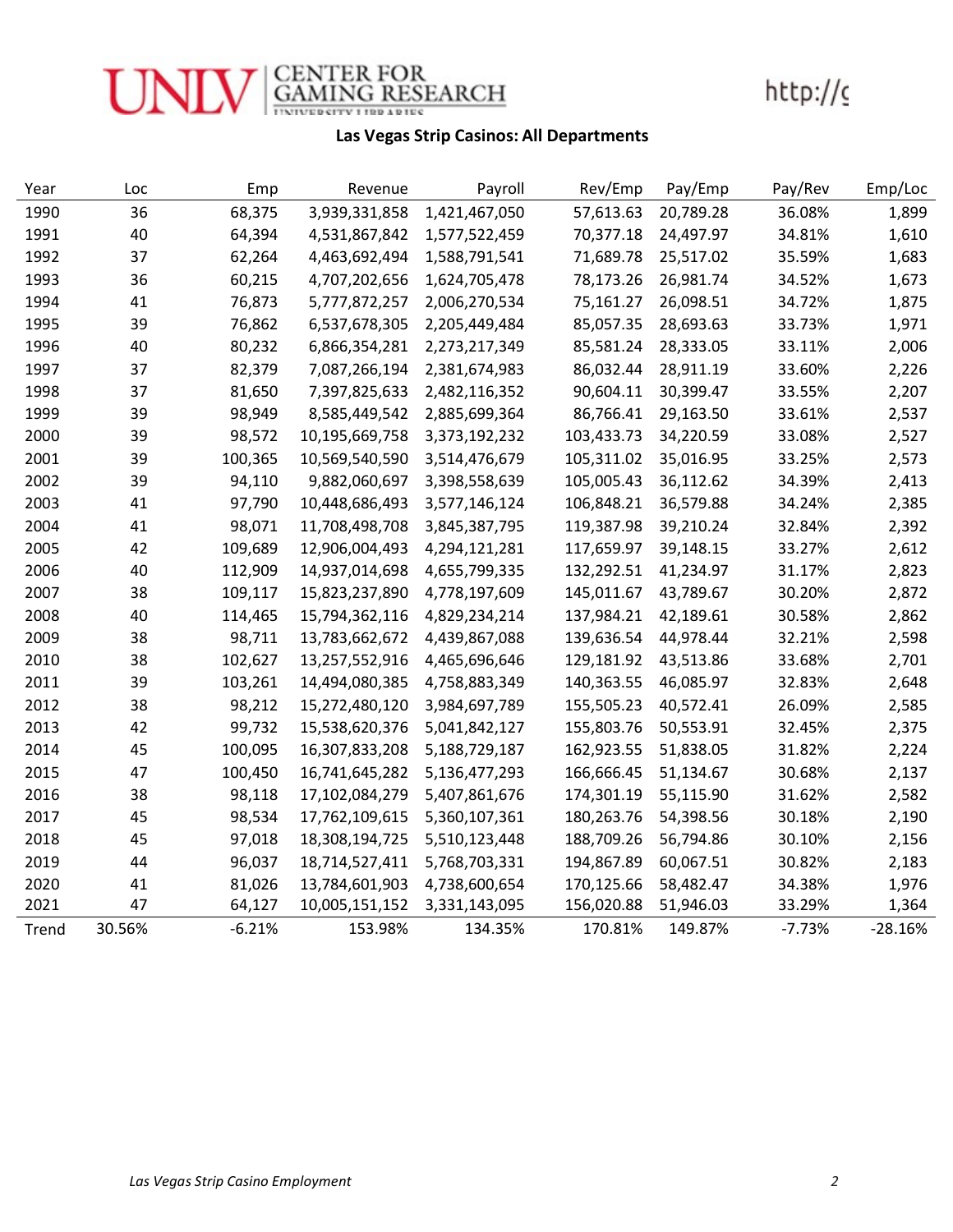

### Las Vegas Strip Casinos: Casino Department

| Year  | Pos    | Emp       | Pos/Emp | Revenue       | Rev/Emp    | Rev/Pos    | Payroll       | Pay/Emp   | Pay/Rev   |
|-------|--------|-----------|---------|---------------|------------|------------|---------------|-----------|-----------|
| 1990  | 42,644 | 21,868    | 1.95    | 2,278,666,097 | 104,200.94 | 53,434.62  | 485,265,552   | 22,190.67 | 21.30%    |
| 1991  | 53,588 | 20,283    | 2.64    | 2,616,868,246 | 129,017.81 | 48,833.10  | 518,366,831   | 25,556.71 | 19.81%    |
| 1992  | 51,728 | 19,598    | 2.64    | 2,530,932,046 | 129,142.36 | 48,927.70  | 517,562,670   | 26,408.95 | 20.45%    |
| 1993  | 50,846 | 18,940    | 2.68    | 2,680,865,771 | 141,545.18 | 52,725.20  | 525,380,236   | 27,739.19 | 19.60%    |
| 1994  | 61,054 | 23,779    | 2.57    | 3,188,994,040 | 134,109.68 | 52,232.35  | 618,800,771   | 26,022.99 | 19.40%    |
| 1995  | 62,072 | 23,100    | 2.69    | 3,516,053,825 | 152,210.12 | 56,644.76  | 679,153,477   | 29,400.58 | 19.32%    |
| 1996  | 65,747 | 23,366    | 2.81    | 3,629,745,193 | 155,343.03 | 55,207.77  | 681,368,183   | 29,160.67 | 18.77%    |
| 1997  | 66,619 | 23,056    | 2.89    | 3,650,458,259 | 158,330.08 | 54,796.05  | 708,654,989   | 30,736.25 | 19.41%    |
| 1998  | 66,815 | 22,583    | 2.96    | 3,717,773,057 | 164,627.07 | 55,642.79  | 732,098,602   | 32,418.13 | 19.69%    |
| 1999  | 74,906 | 25,593    | 2.93    | 4,128,143,954 | 161,299.73 | 55,110.99  | 794,904,509   | 31,059.45 | 19.26%    |
| 2000  | 75,215 | 25,471    | 2.95    | 4,683,729,471 | 183,884.79 | 62,271.22  | 899,331,210   | 35,308.04 | 19.20%    |
| 2001  | 76,442 | 26,602    | 2.87    | 4,615,644,944 | 173,507.44 | 60,381.01  | 940,114,149   | 35,339.98 | 20.37%    |
| 2002  | 74,704 | 24,204    | 3.09    | 4,247,749,172 | 175,497.82 | 56,861.07  | 903,019,166   | 37,308.67 | 21.26%    |
| 2003  | 73,557 | 23,076    | 3.19    | 4,490,623,007 | 194,601.45 | 61,049.57  | 919,048,927   | 39,827.05 | 20.47%    |
| 2004  | 72,386 | 23,636    | 3.06    | 4,909,991,047 | 207,733.59 | 67,830.67  | 948,332,582   | 40,122.38 | 19.31%    |
| 2005  | 71,324 | 25,932    | 2.75    | 5,283,122,106 | 203,729.84 | 74,072.15  | 978,589,647   | 37,736.76 | 18.52%    |
| 2006  | 70,282 | 27,248    | 2.58    | 6,040,935,450 | 221,701.98 | 85,952.81  | 1,064,363,852 | 39,062.09 | 17.62%    |
| 2007  | 67,324 | 26,082    | 2.58    | 6,490,880,088 | 248,864.35 | 96,412.57  | 1,109,865,863 | 42,552.94 | 17.10%    |
| 2008  | 66,386 | 27,648    | 2.40    | 6,266,058,200 | 226,636.94 | 94,388.25  | 1,125,232,584 | 40,698.52 | 17.96%    |
| 2009  | 66,048 | 23,641    | 2.79    | 5,330,233,592 | 225,465.66 | 80,702.42  | 1,023,593,186 | 43,297.37 | 19.20%    |
| 2010  | 65,964 | 24,061    | 2.74    | 5,167,060,856 | 214,748.38 | 78,331.53  | 1,004,232,860 | 41,736.95 | 19.44%    |
| 2011  | 65,689 | 24,050    | 2.73    | 5,496,667,593 | 228,551.67 | 83,677.14  | 1,045,514,886 | 43,472.55 | 19.02%    |
| 2012  | 63,996 | 23,524    | 2.72    | 5,556,359,281 | 236,199.60 | 86,823.54  | 1,082,491,922 | 46,016.49 | 19.48%    |
| 2013  | 61,963 | 23,062    | 2.69    | 5,751,645,823 | 249,399.26 | 92,823.88  | 1,069,044,794 | 46,355.25 | 18.59%    |
| 2014  | 60,626 | 23,162    | 2.62    | 5,993,773,286 | 258,776.15 | 98,864.73  | 1,061,974,444 | 45,849.86 | 17.72%    |
| 2015  | 60,351 | 23,368    | 2.58    | 5,842,272,843 | 250,011.68 | 96,804.91  | 1,104,491,534 | 47,265.13 | 18.91%    |
| 2016  | 59,596 | 22,451    | 2.65    | 5,856,335,948 | 260,849.67 | 98,267.27  | 1,092,424,356 | 48,658.16 | 18.65%    |
| 2017  | 57,706 | 22,461    | 2.57    | 6,038,883,957 | 268,860.87 | 104,649.15 | 1,085,518,598 | 48,329.04 | 17.98%    |
| 2018  | 55,756 | 22,161    | 2.52    | 6,287,676,887 | 283,727.13 | 112,771.31 | 1,094,569,844 | 49,391.72 | 17.41%    |
| 2019  | 55,975 | 21,059    | 2.66    | 6,452,367,544 | 306,394.77 | 115,272.31 | 1,094,999,106 | 51,996.73 | 16.97%    |
| 2020  | 44,614 | 18,856    | 2.37    | 4,932,980,695 | 261,613.32 | 110,570.24 | 926,492,806   | 49,135.17 | 18.78%    |
| 2021  | 44,042 | 15,879    | 2.77    | 4,805,633,714 | 302,640.83 | 109,114.79 | 761,154,793   | 47,934.68 | 15.84%    |
| Trend | 3.28%  | $-27.39%$ | 42.23%  | 110.90%       | 190.44%    | 104.20%    | 56.85%        | 116.01%   | $-25.63%$ |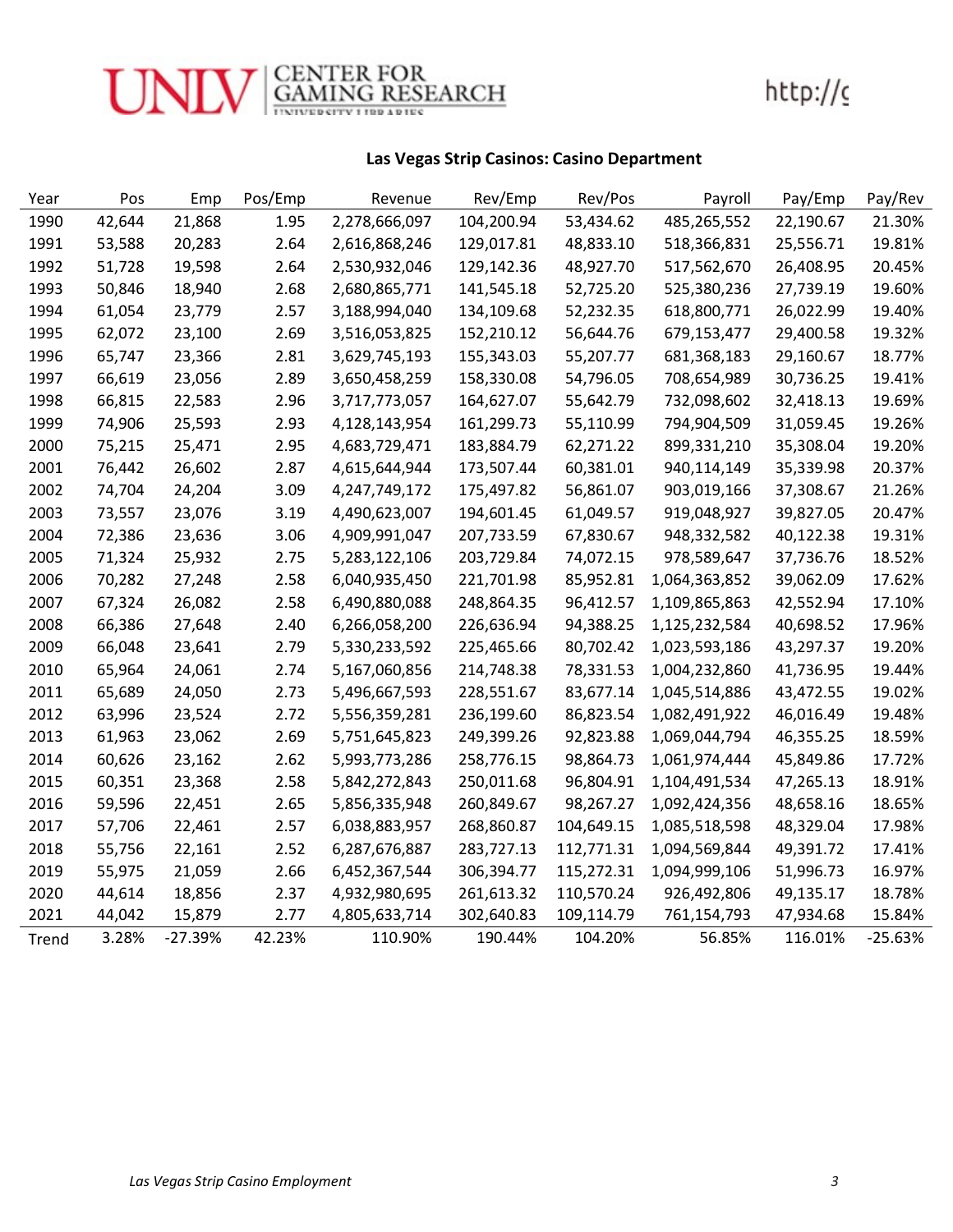

## Las Vegas Strip Casinos: Rooms Department

| Year  | Rooms   | Emp    | Revenue       | Payroll       | Rm/Emp | Rev/Rm    | Rev/Emp    | Pay/Emp   | Pay/Rev  |
|-------|---------|--------|---------------|---------------|--------|-----------|------------|-----------|----------|
| 1990  | 36,503  | 10,996 | 662,311,307   | 211,612,755   | 3.32   | 18,144.02 | 60,232.02  | 19,244.52 | 31.95%   |
| 1991  | 43,088  | 11,129 | 761,203,722   | 242,233,182   | 3.87   | 17,666.16 | 68,398.21  | 21,765.94 | 31.82%   |
| 1992  | 45,082  | 10,761 | 775,713,227   | 251,849,830   | 4.19   | 17,206.80 | 72,085.61  | 23,403.94 | 32.47%   |
| 1993  | 42,694  | 10,447 | 821,671,207   | 258,816,377   | 4.09   | 19,245.37 | 78,651.40  | 24,774.23 | 31.50%   |
| 1994  | 49,128  | 13,435 | 1,048,102,543 | 321,303,708   | 3.66   | 21,334.28 | 78,012.84  | 23,915.42 | 30.66%   |
| 1995  | 54,076  | 13,664 | 1,283,252,531 | 352,905,673   | 3.96   | 23,730.74 | 93,914.85  | 25,827.41 | 27.50%   |
| 1996  | 54,515  | 14,044 | 1,391,133,176 | 368,895,063   | 3.88   | 25,518.50 | 99,055.34  | 26,267.09 | 26.52%   |
| 1997  | 58,614  | 14,781 | 1,535,714,914 | 399,455,666   | 3.97   | 26,200.38 | 103,897.90 | 27,024.94 | 26.01%   |
| 1998  | 61,726  | 15,558 | 1,618,896,618 | 427,385,515   | 3.97   | 26,227.25 | 104,055.57 | 27,470.47 | 26.40%   |
| 1999  | 65,099  | 17,907 | 1,900,913,038 | 486,595,133   | 3.64   | 29,200.51 | 106,154.75 | 27,173.46 | 25.60%   |
| 2000  | 72,343  | 19,288 | 2,380,443,846 | 571,854,248   | 3.75   | 32,904.86 | 123,415.79 | 29,648.19 | 24.02%   |
| 2001  | 73,871  | 18,901 | 2,648,983,961 | 612,109,234   | 3.91   | 35,859.73 | 140,150.47 | 32,385.02 | 23.11%   |
| 2002  | 74,361  | 17,638 | 2,390,866,446 | 595,400,900   | 4.22   | 32,152.28 | 135,552.02 | 33,756.71 | 24.90%   |
| 2003  | 75,184  | 18,451 | 2,544,812,712 | 633,607,614   | 4.07   | 33,847.87 | 137,922.75 | 34,340.01 | 24.90%   |
| 2004  | 78,105  | 19,093 | 2,970,641,703 | 711,631,157   | 4.09   | 38,033.90 | 155,588.00 | 37,271.84 | 23.96%   |
| 2005  | 79,241  | 20,788 | 3,367,195,538 | 764,255,380   | 3.81   | 42,492.91 | 161,977.85 | 36,764.26 | 22.70%   |
| 2006  | 81,860  | 20,739 | 3,849,204,700 | 858,071,518   | 3.95   | 47,022.07 | 185,602.23 | 41,374.78 | 22.29%   |
| 2007  | 80,724  | 19,692 | 4,082,315,743 | 803, 247, 474 | 4.10   | 50,571.00 | 207,308.34 | 40,790.55 | 19.68%   |
| 2008  | 79,515  | 20,959 | 4,070,006,370 | 874,753,924   | 3.79   | 51,185.19 | 194,188.96 | 41,736.43 | 21.49%   |
| 2009  | 82,722  | 19,130 | 3,370,478,662 | 842,339,172   | 4.32   | 40,744.52 | 176,188.12 | 44,032.37 | 24.99%   |
| 2010  | 85,816  | 19,822 | 3,106,483,873 | 854,261,180   | 4.33   | 36,199.42 | 156,718.99 | 43,096.62 | 27.50%   |
| 2011  | 89,627  | 20,525 | 3,517,773,750 | 933,561,344   | 4.37   | 39,249.04 | 171,389.71 | 45,484.11 | 26.54%   |
| 2012  | 89,047  | 19,911 | 3,864,029,439 | 1,002,418,971 | 4.47   | 43,393.15 | 194,065.06 | 50,344.98 | 25.94%   |
| 2013  | 89,545  | 20,911 | 3,928,746,384 | 1,019,336,735 | 4.28   | 43,874.55 | 187,879.41 | 48,746.44 | 25.95%   |
| 2014  | 89,763  | 21,117 | 4,251,116,987 | 1,060,112,822 | 4.25   | 47,359.60 | 201,312.54 | 50,201.87 | 24.94%   |
| 2015  | 89,759  | 21,559 | 4,468,285,123 | 1,089,870,796 | 4.16   | 49,780.95 | 207,258.46 | 50,552.94 | 24.39%   |
| 2016  | 88,898  | 20,936 | 4,809,229,497 | 1,098,112,828 | 4.25   | 54,098.04 | 229,711.00 | 52,450.94 | 22.83%   |
| 2017  | 87,898  | 21,316 | 5,076,044,356 | 1,131,332,398 | 4.12   | 57,749.12 | 238,133.06 | 53,074.33 | 22.29%   |
| 2018  | 89,142  | 21,048 | 5,102,459,765 | 1,143,895,780 | 4.24   | 57,239.70 | 242,420.17 | 54,347.01 | 22.42%   |
| 2019  | 87,983  | 21,163 | 5,331,574,521 | 1,189,794,262 | 4.16   | 60,597.59 | 251,929.05 | 56,220.49 | 22.32%   |
| 2020  | 71,638  | 17,192 | 3,853,823,597 | 950,566,780   | 4.17   | 53,795.69 | 224,163.77 | 55,291.23 | 24.67%   |
| 2021  | 81,462  | 13,835 | 2,330,025,746 | 731,705,854   | 5.89   | 28,602.70 | 168,415.31 | 52,888.03 | 31.40%   |
| Trend | 123.16% | 25.82% | 251.80%       | 245.78%       | 77.37% | 57.64%    | 179.61%    | 174.82%   | $-1.71%$ |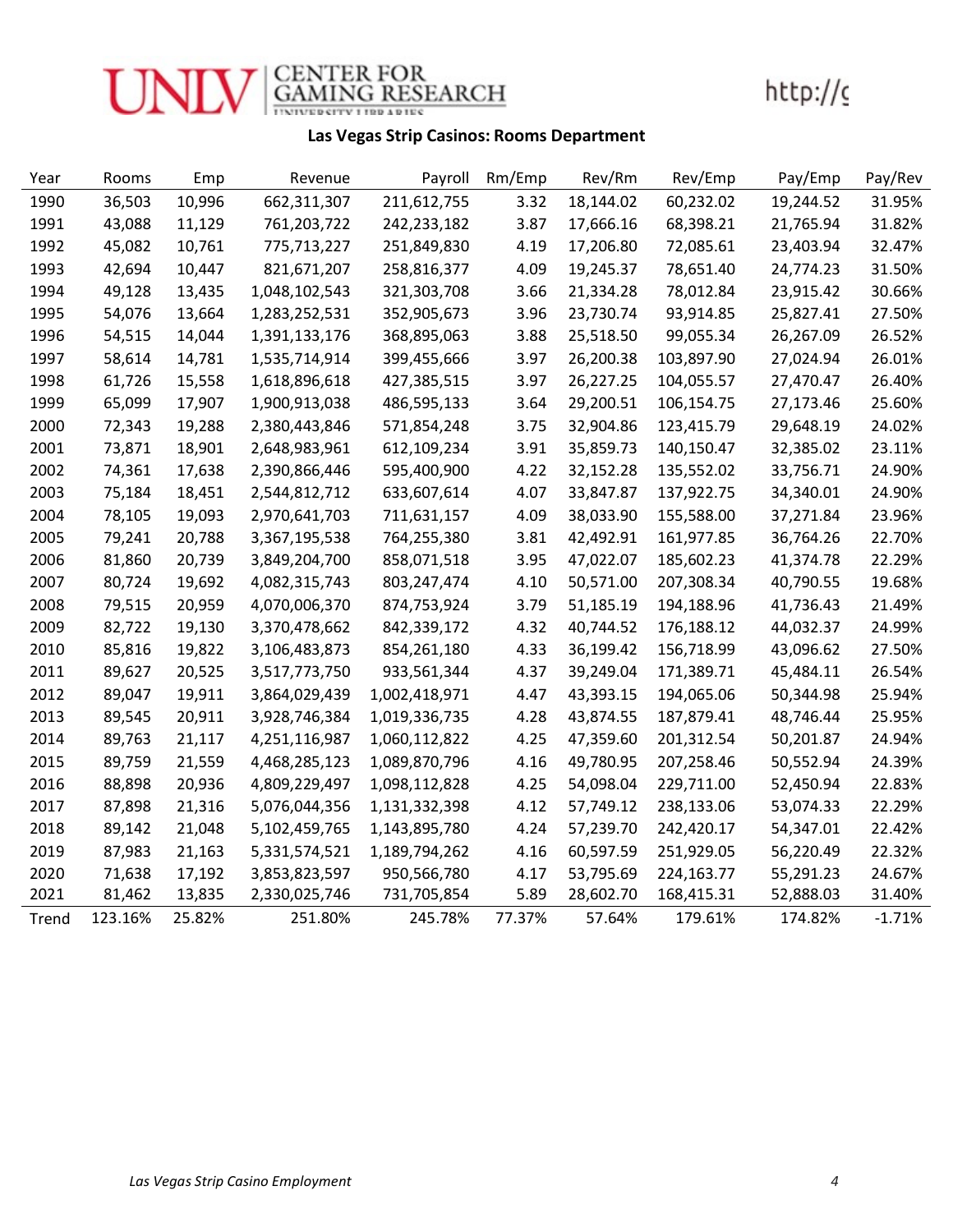

### Las Vegas Strip Casinos: Food Department

| Year  | Emp    | Revenue       | Payroll       | Rev/Emp    | Pay/Emp   | Pay/Rev |
|-------|--------|---------------|---------------|------------|-----------|---------|
| 1990  | 16,363 | 441,234,069   | 276,393,615   | 26,965.35  | 16,891.38 | 62.64%  |
| 1991  | 14,714 | 505,510,009   | 313,840,809   | 34,355.72  | 21,329.40 | 62.08%  |
| 1992  | 14,439 | 513,980,809   | 314,483,887   | 35,596.70  | 21,780.17 | 61.19%  |
| 1993  | 13,571 | 531,056,812   | 323,152,107   | 39,131.74  | 23,811.96 | 60.85%  |
| 1994  | 17,471 | 659,455,174   | 409,158,376   | 37,745.70  | 23,419.29 | 62.04%  |
| 1995  | 17,112 | 729,748,118   | 446,441,013   | 42,645.40  | 26,089.35 | 61.18%  |
| 1996  | 18,041 | 753,484,715   | 454,915,417   | 41,765.13  | 25,215.64 | 60.37%  |
| 1997  | 17,507 | 774,730,169   | 480,346,960   | 44,252.59  | 27,437.42 | 62.00%  |
| 1998  | 18,741 | 848,526,497   | 489,022,611   | 45,276.48  | 26,093.73 | 57.63%  |
| 1999  | 24,105 | 1,027,946,303 | 623,966,294   | 42,644.53  | 25,885.35 | 60.70%  |
| 2000  | 22,526 | 1,258,434,080 | 735,819,486   | 55,865.85  | 32,665.34 | 58.47%  |
| 2001  | 24,396 | 1,353,845,193 | 766,713,954   | 55,494.56  | 31,427.86 | 56.63%  |
| 2002  | 23,295 | 1,335,593,403 | 740,742,112   | 57,333.91  | 31,798.33 | 55.46%  |
| 2003  | 22,599 | 1,429,119,078 | 800,689,878   | 63,238.16  | 35,430.32 | 56.03%  |
| 2004  | 24,776 | 1,629,820,796 | 883,348,435   | 65,782.24  | 35,653.39 | 54.20%  |
| 2005  | 28,688 | 1,817,712,594 | 985,311,233   | 63,361.43  | 34,345.76 | 54.21%  |
| 2006  | 30,372 | 2,145,503,923 | 1,139,710,092 | 70,640.85  | 37,525.03 | 53.12%  |
| 2007  | 27,805 | 2,179,198,017 | 1,161,309,877 | 78,374.32  | 41,766.22 | 53.29%  |
| 2008  | 30,653 | 2,320,938,469 | 1,153,841,937 | 75,716.52  | 37,642.06 | 49.71%  |
| 2009  | 25,426 | 2,066,326,184 | 1,028,067,179 | 81,268.24  | 40,433.70 | 49.75%  |
| 2010  | 27,179 | 2,013,338,100 | 1,030,616,760 | 74,076.97  | 37,919.60 | 51.19%  |
| 2011  | 26,535 | 2,241,771,611 | 1,114,200,447 | 84,483.57  | 41,989.84 | 49.70%  |
| 2012  | 23,790 | 2,404,454,444 | 1,176,646,235 | 101,069.96 | 49,459.70 | 48.94%  |
| 2013  | 23,930 | 2,414,026,178 | 1,187,618,221 | 100,878.65 | 49,628.84 | 49.20%  |
| 2014  | 25,492 | 2,514,915,445 | 1,230,758,762 | 98,655.09  | 48,280.20 | 48.94%  |
| 2015  | 25,476 | 2,655,370,198 | 1,283,189,700 | 104,230.26 | 50,368.57 | 48.32%  |
| 2016  | 25,271 | 2,733,386,218 | 1,285,146,801 | 108,162.96 | 50,854.61 | 47.02%  |
| 2017  | 25,069 | 2,744,646,455 | 1,278,934,342 | 109,483.68 | 51,016.57 | 46.60%  |
| 2018  | 25,141 | 2,857,399,150 | 1,389,893,410 | 113,654.95 | 55,283.94 | 48.64%  |
| 2019  | 25,019 | 3,081,995,533 | 1,522,934,324 | 123,186.20 | 60,871.11 | 49.41%  |
| 2020  | 21,290 | 2,275,801,640 | 1,197,901,547 | 106,895.33 | 56,265.93 | 52.64%  |
| 2021  | 14,764 | 1,074,231,863 | 602,754,532   | 72,760.22  | 40,825.96 | 56.11%  |
| Trend | -9.77% | 143.46%       | 118.08%       | 169.83%    | 141.70%   | -10.43% |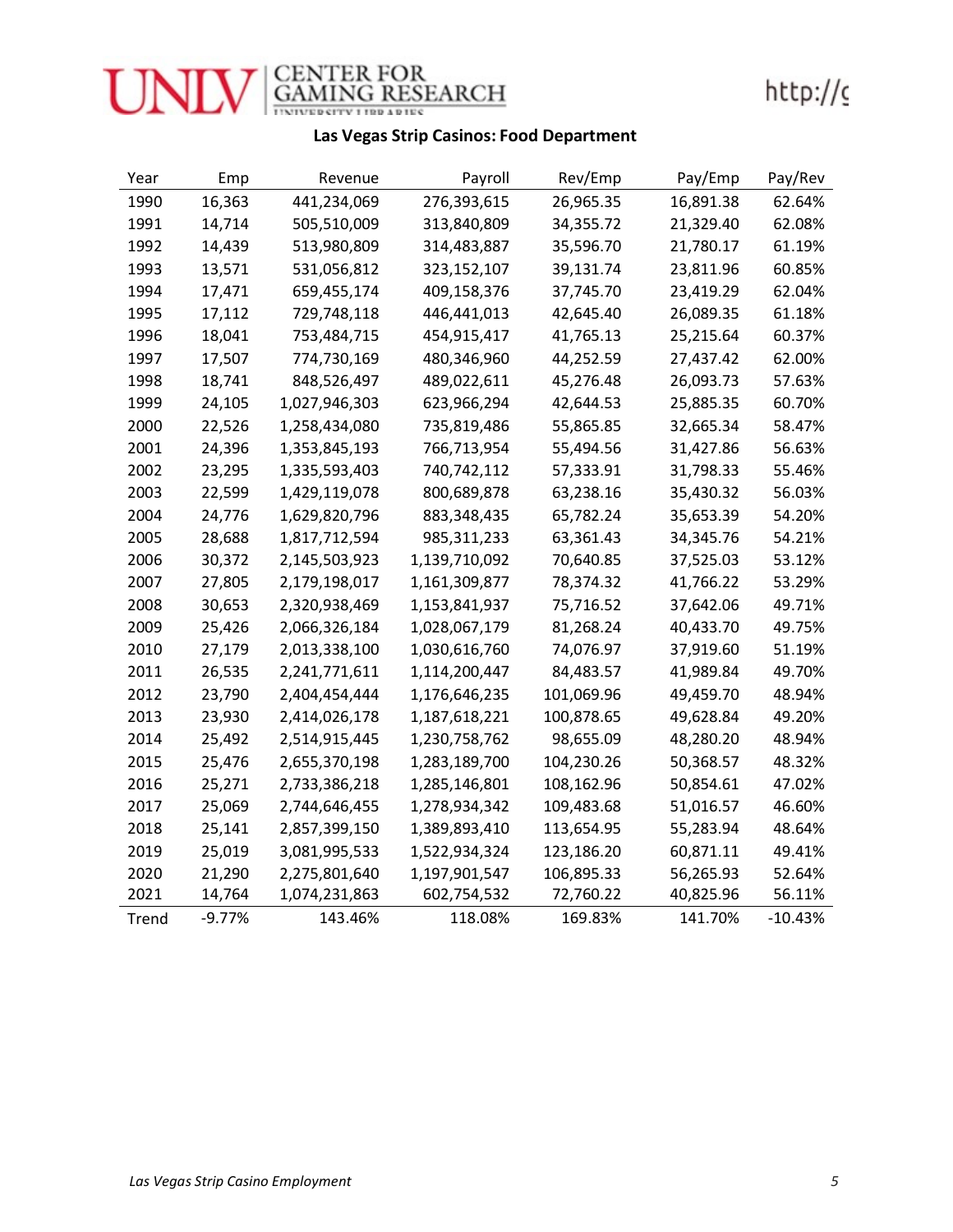

### Las Vegas Strip Casinos: Beverage Department

| Year  | Emp       | Revenue       | Payroll     | Rev/Emp    | Pay/Emp   | Pay/Rev |
|-------|-----------|---------------|-------------|------------|-----------|---------|
| 1990  | 5,054     | 237,866,174   | 89,444,477  | 47,064.93  | 17,697.76 | 37.60%  |
| 1991  | 4,596     | 255,193,771   | 97,313,108  | 55,525.19  | 21,173.44 | 38.13%  |
| 1992  | 4,474     | 246,575,971   | 97,369,524  | 55,113.09  | 21,763.42 | 39.49%  |
| 1993  | 4,288     | 252,566,355   | 100,080,795 | 58,900.74  | 23,339.74 | 39.63%  |
| 1994  | 5,209     | 291,356,958   | 117,842,596 | 55,933.38  | 22,622.88 | 40.45%  |
| 1995  | 4,952     | 317,194,130   | 123,555,531 | 64,053.74  | 24,950.63 | 38.95%  |
| 1996  | 5,261     | 324,187,692   | 124,715,955 | 61,620.93  | 23,705.75 | 38.47%  |
| 1997  | 5,415     | 331,632,990   | 128,587,872 | 61,243.40  | 23,746.61 | 38.77%  |
| 1998  | 5,207     | 355,371,362   | 134,780,377 | 68,248.77  | 25,884.46 | 37.93%  |
| 1999  | 5,998     | 412,998,801   | 155,815,984 | 68,856.09  | 25,977.99 | 37.73%  |
| 2000  | 6,080     | 500,220,574   | 163,422,837 | 82,273.12  | 26,878.76 | 32.67%  |
| 2001  | 6,195     | 531,510,614   | 165,298,419 | 85,796.71  | 26,682.55 | 31.10%  |
| 2002  | 5,824     | 528,493,997   | 163,930,486 | 90,744.16  | 28,147.40 | 31.02%  |
| 2003  | 5,548     | 567,929,522   | 177,476,637 | 102,366.53 | 31,989.30 | 31.25%  |
| 2004  | 5,622     | 638,534,862   | 187,917,195 | 113,577.88 | 33,425.33 | 29.43%  |
| 2005  | 6,354     | 701,189,570   | 205,011,501 | 110,354.04 | 32,264.95 | 29.24%  |
| 2006  | 6,776     | 822,696,923   | 228,231,379 | 121,413.36 | 33,682.32 | 27.74%  |
| 2007  | 7,579     | 890,311,717   | 238,420,716 | 117,470.87 | 31,458.07 | 26.78%  |
| 2008  | 8,425     | 826,479,765   | 222,203,795 | 98,098.49  | 26,374.34 | 26.89%  |
| 2009  | 7,361     | 847,114,503   | 219,051,830 | 115,081.44 | 29,758.43 | 25.86%  |
| 2010  | 7,801     | 909,553,146   | 226,764,570 | 116,594.43 | 29,068.65 | 24.93%  |
| 2011  | 8,031     | 1,044,229,654 | 253,587,022 | 130,024.86 | 31,576.02 | 24.28%  |
| 2012  | 6,605     | 1,153,536,846 | 272,403,300 | 174,646.00 | 41,241.98 | 23.61%  |
| 2013  | 6,313     | 1,194,266,734 | 272,604,314 | 189,175.79 | 43,181.42 | 22.83%  |
| 2014  | 6,855     | 1,201,515,165 | 286,871,292 | 175,275.74 | 41,848.47 | 23.88%  |
| 2015  | 7,023     | 1,243,527,461 | 301,875,672 | 177,065.00 | 42,983.86 | 24.28%  |
| 2016  | 7,351     | 1,226,813,604 | 301,636,369 | 166,890.71 | 41,033.38 | 24.59%  |
| 2017  | 7,487     | 1,275,422,047 | 297,849,276 | 170,351.55 | 39,782.19 | 23.35%  |
| 2018  | 6,503     | 1,360,589,851 | 302,204,486 | 209,224.95 | 46,471.55 | 22.21%  |
| 2019  | 6,716     | 1,400,044,913 | 330,178,917 | 208,464.10 | 49,163.03 | 23.58%  |
| 2020  | 5,447     | 940,827,985   | 263,248,425 | 172,724.07 | 48,329.07 | 27.98%  |
| 2021  | 4,395     | 657,839,334   | 162,806,128 | 149,679.03 | 37,043.49 | 24.75%  |
| Trend | $-13.04%$ | 176.56%       | 82.02%      | 218.03%    | 109.31%   | -34.18% |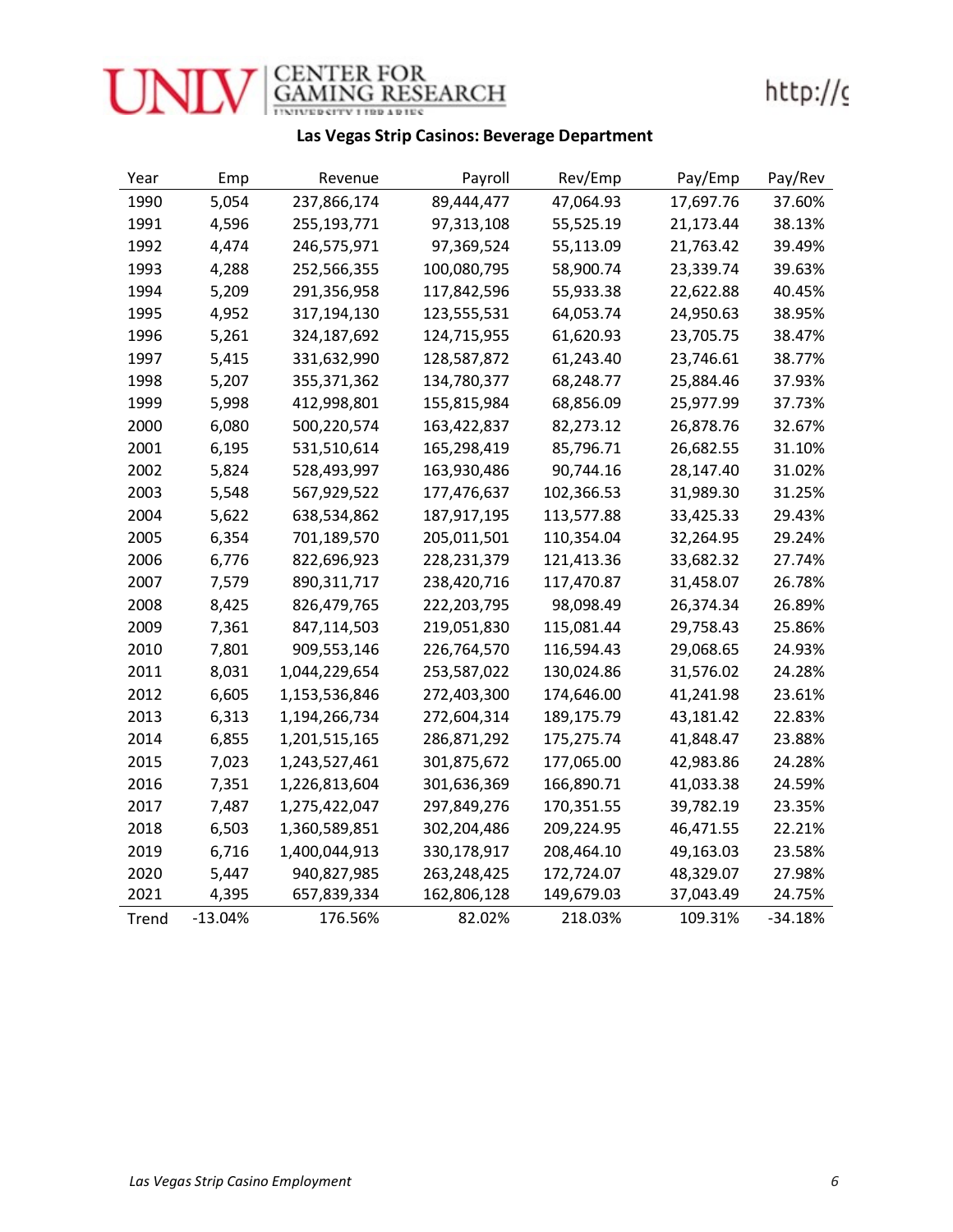

### Las Vegas Strip Casinos: Other Departments

| Year  | Emp    | Revenue       | Payroll     | Rev/Emp    | Pay/Emp   | Pay/Rev   |
|-------|--------|---------------|-------------|------------|-----------|-----------|
| 1990  | 3,493  | 319,254,211   | 63,779,788  | 91,398.29  | 18,259.32 | 19.98%    |
| 1991  | 3,200  | 393,102,094   | 76,315,086  | 122,844.40 | 23,848.46 | 19.41%    |
| 1992  | 3,229  | 396,490,441   | 79,524,077  | 122,790.47 | 24,628.08 | 20.06%    |
| 1993  | 3,242  | 421,042,511   | 80,226,017  | 129,871.22 | 24,745.84 | 19.05%    |
| 1994  | 5,019  | 589,963,542   | 124,025,322 | 117,546.03 | 24,711.16 | 21.02%    |
| 1995  | 6,272  | 691,429,701   | 162,162,291 | 110,240.70 | 25,854.96 | 23.45%    |
| 1996  | 4,798  | 767,803,505   | 174,326,167 | 160,025.74 | 36,333.09 | 22.70%    |
| 1997  | 6,659  | 794,729,862   | 179,295,612 | 119,346.73 | 26,925.31 | 22.56%    |
| 1998  | 6,475  | 857,258,099   | 186,956,651 | 132,395.07 | 28,873.61 | 21.81%    |
| 1999  | 8,850  | 1,115,447,446 | 230,867,067 | 126,039.26 | 26,086.67 | 20.70%    |
| 2000  | 10,076 | 1,372,841,787 | 288,316,545 | 136,248.69 | 28,614.19 | 21.00%    |
| 2001  | 8,545  | 1,419,555,878 | 287,187,872 | 166,127.08 | 33,608.88 | 20.23%    |
| 2002  | 8,898  | 1,379,357,679 | 279,148,759 | 155,018.84 | 31,372.08 | 20.24%    |
| 2003  | 8,527  | 1,416,202,174 | 299,073,686 | 166,084.46 | 35,073.73 | 21.12%    |
| 2004  | 8,014  | 1,559,510,300 | 313,973,688 | 194,598.24 | 39,178.15 | 20.13%    |
| 2005  | 9,726  | 1,736,784,685 | 382,372,109 | 178,571.32 | 39,314.43 | 22.02%    |
| 2006  | 10,946 | 2,078,673,702 | 434,365,293 | 189,902.59 | 39,682.56 | 20.90%    |
| 2007  | 12,555 | 2,180,532,325 | 476,135,853 | 173,678.40 | 37,924.00 | 21.84%    |
| 2008  | 11,033 | 2,310,879,312 | 466,820,113 | 209,451.58 | 42,311.26 | 20.20%    |
| 2009  | 9,807  | 2,169,509,731 | 426,392,409 | 221,220.53 | 43,478.37 | 19.65%    |
| 2010  | 9,995  | 2,061,116,941 | 431,228,242 | 206,214.80 | 43,144.40 | 20.92%    |
| 2011  | 9,433  | 2,193,637,777 | 455,962,870 | 232,549.32 | 48,336.99 | 20.79%    |
| 2012  | 8,908  | 2,294,100,110 | 450,737,361 | 257,532.57 | 50,599.16 | 19.65%    |
| 2013  | 9,224  | 2,249,935,257 | 446,247,763 | 243,921.86 | 48,378.99 | 19.83%    |
| 2014  | 8,809  | 2,346,512,325 | 468,059,797 | 266,376.70 | 53,134.27 | 19.95%    |
| 2015  | 8,514  | 2,532,189,657 | 489,342,722 | 297,414.81 | 57,475.07 | 19.32%    |
| 2016  | 7,887  | 2,476,319,012 | 473,115,087 | 313,974.77 | 59,986.70 | 19.11%    |
| 2017  | 7,903  | 2,627,112,800 | 425,009,532 | 332,419.69 | 53,778.25 | 16.18%    |
| 2018  | 7,790  | 2,700,069,072 | 417,267,836 | 346,607.07 | 53,564.55 | 15.45%    |
| 2019  | 7,662  | 2,448,544,900 | 423,079,221 | 319,569.94 | 55,217.86 | 17.28%    |
| 2020  | 6,158  | 1,781,167,986 | 328,967,300 | 289,244.56 | 53,421.13 | 18.47%    |
| 2021  | 4,621  | 1,137,420,495 | 168,944,094 | 246,141.63 | 36,560.07 | 14.85%    |
| Trend | 32.29% | 256.27%       | 164.89%     | 169.31%    | 100.23%   | $-25.65%$ |

"Other" departments include primarily retail and entertainment.